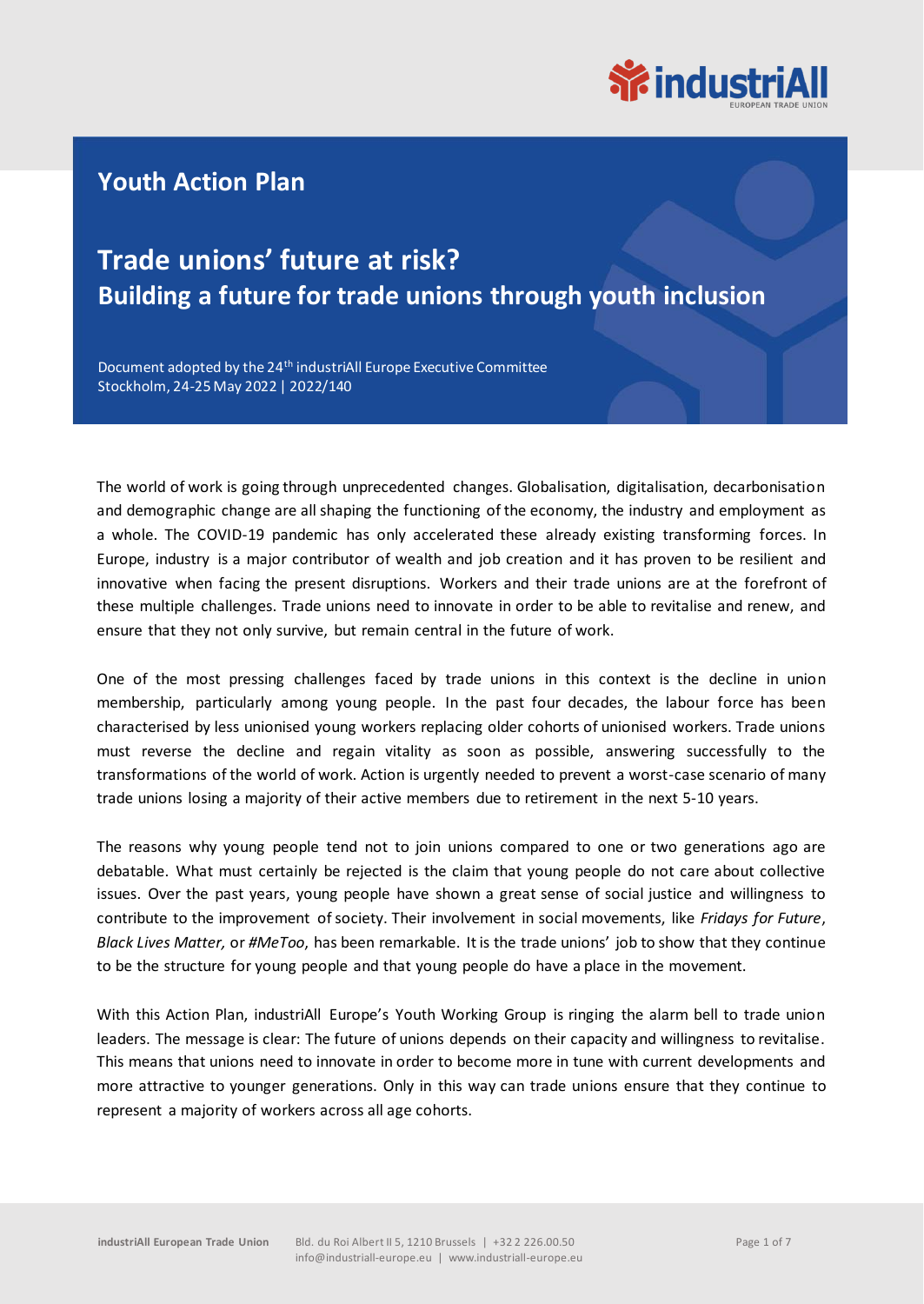

The Youth Action Plan includes two parts. The first part presents initial data which proves that unions can no longer ignore the problem of declining youth membership, as they will be at risk of either dying out or being replaced by other structures. The second part sets out recommendations on how to improve the situation. Different strategies must be urgently adopted to ensure renewal and revitalisation, such as: better youth inclusion, improving unions' image in society, strengthening legitimacy as the voice of all workers, innovating membership, empowerment and mobilising strategies of workers, and increasing cooperation with other social movements.

In her [2021 State of the Union address,](https://ec.europa.eu/commission/presscorner/detail/en/SPEECH_21_4701) European Commission President, Ursula von der Leyen, announced that the year 2022 will be dedicated to youth. This comes as a reaction to the worsening situation of young people on the labour market. IndustriAll Europe has already warned against the risk of losing the next generation of industrial workers (resolution in:  $EN$ , [DE,](https://news.industriall-europe.eu/content/documents/upload/2020/11/637418362129554467_DE%20-%20Youth%20-%20Warning%20against%20the%20risk%20of%20losing%20the%20next%20generation%20of%20industrial%20workers.pdf) [FR\)](https://news.industriall-europe.eu/content/documents/upload/2020/11/637418365751578302_FR%20-%20Youth%20-%20Warning%20against%20the%20risk%20of%20losing%20the%20next%20generation%20of%20industrial%20workers.pdf). Our youth meeting before the 2021 Congress also highlighted that the difficulties of young people did not start with the COVID-19 crisis, but that they were aggravated by the economic and social consequences of the pandemic (access the report [here\)](https://news.industriall-europe.eu/Article/619).

2022 as the European Year of Youth is the right moment to tackle the problems that young workers and apprentices have been struggling against for the past years. IndustriAll Europe's Youth Working Group urges trade union leaders to join the efforts of many other actors that will make youth a priority in 2022. The Youth Working Group demands action and not just nice words. We expect our leaders to follow up on the recommendations in this Action Plan. The group's activity over the coming months will focus on implementing the Plan.

### **Ringing the alarm bells: Trade unions' future at risk?**

In 2019, the ILO published ["Trade Unions in the balance"](https://www.ilo.org/wcmsp5/groups/public/---ed_dialogue/---actrav/documents/publication/wcms_722482.pdf), which highlights alarming trends that warn in many cases against unions' extinction or replacement, unless urgent action is taken now. The figures below show the decline in young peoples' union membership in nearly all advanced industrial countries. The COVID-19 crisis has probably only accelerated these worrying trends.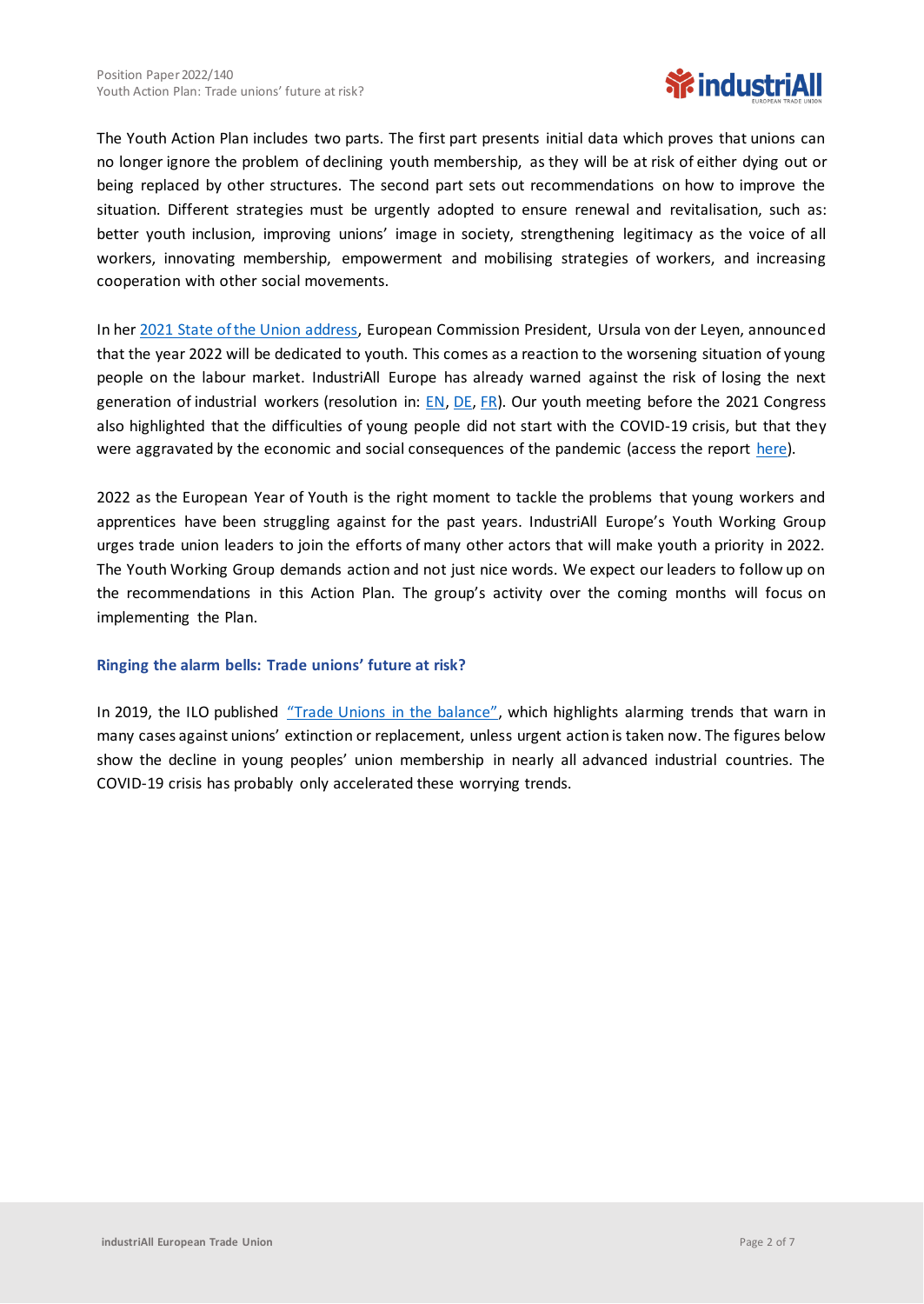# **养industriAll**





Figure 1. Union density rates of people aged between 16-25 years old. Density rates are calculated as the proportion of union members in employment – basically those who have found jobs. Hence, these percentages do not consider the large number of full-time students or the unemployed in this age group. In two-thirds of the countries shown in this figure, less than 8 per cent of young workers have joined a union.

Even more alarming is the gap in unionisation between young workers entering the labour market and older workers close to retirement. This gap is larger than ever.



Figure 6: Union density rates of workers entering and leaving the labour market, 2014

Figure 2. Gap in the unionisation rates of workers in the two age groups (16–24 and 55–64) in which the average worker enters or leaves the labour market.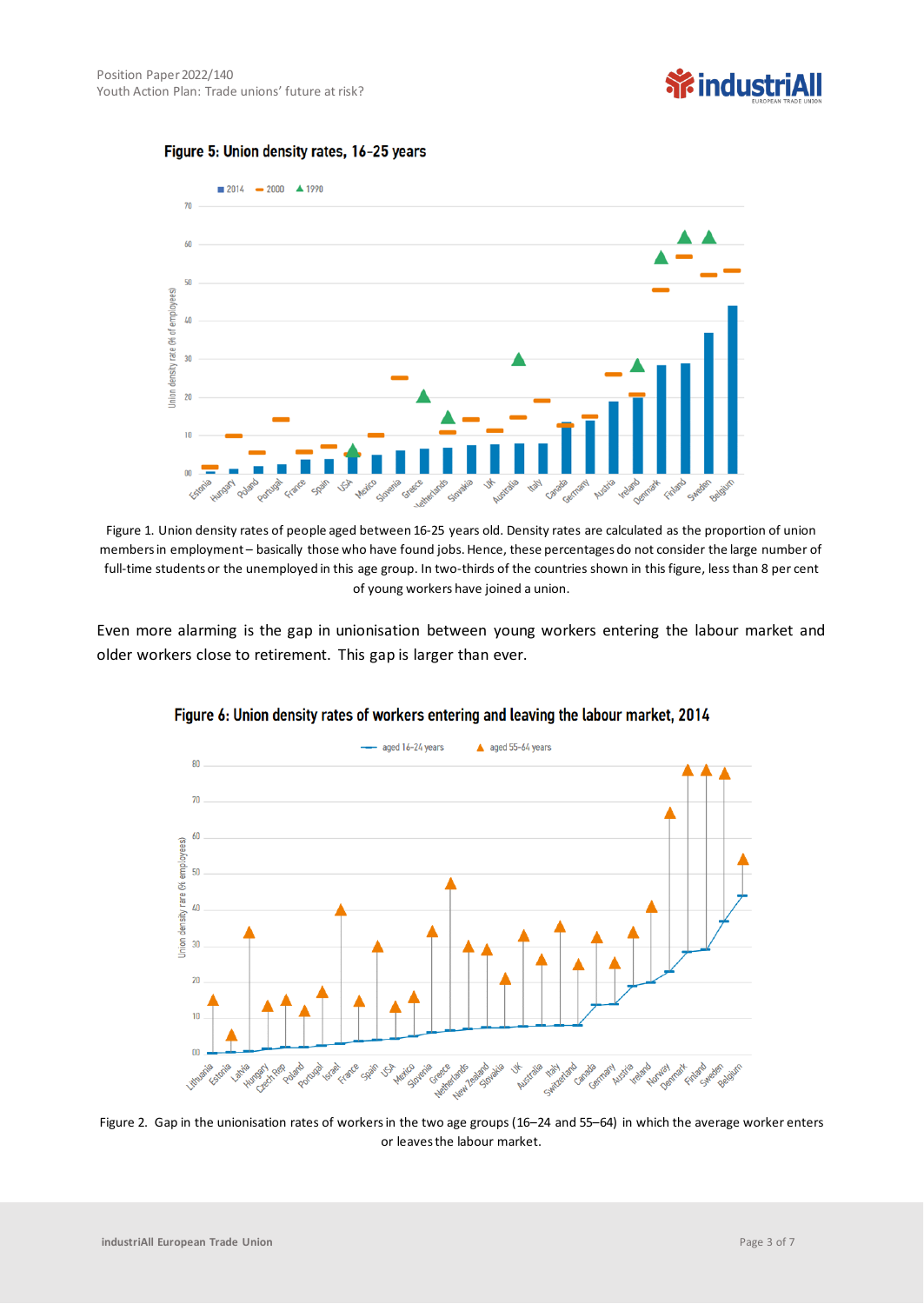

The average age of union members in European countries has risen to 45 years (calculated from the European Social Survey). Union density rates tend to increase with age in almost all countries. The issue here is that the differences between young and old have increased. Studies<sup>1</sup> show that workers tend to join unions when they are young, most often when they get their first stable job and begin establishing a family (Visser, 2002). The probability of leaving the union is also highest in the first years of membership and then sharply decreases (Van Rij and Saris, 1993). **Workers who do not join a union before the age of 30 or 35 will most probably never join one. This means that together with the decline of union membership among young people over the last thirty or forty years, the proportion of workers who never join a union has increased.**

Furthermore, new workers are increasingly less exposed to trade unions through social networks at an early enough stage in their lives and careers. Contact with colleagues, friends and parents who are themselves union members is very important. British and Dutch research has shown that if parents are union members, this increases the likelihood that their children will also join a union (Bryson and Davies, 2018; Visser, 2002). There is also ample evidence that 'members make members' (Waddington and Kerr, 2002). To encourage and endorse union membership and maintain a 'good' reputation of taking part and contributing to the collective effort, contact with colleagues who themselves are visible union members is crucial (Ibsen, Toubøl and Jensen, 2017; Visser, 2002).

But the likelihood that young people will find employment in companies and workplaces where there are many union members, or where the union is highly visible, has dramatically decreased. With declining unionisation rates, there are fewer parents in each generation who can transmit the benefit and values of belonging to a union to their children. Lower unionisation rates among young people mean that in each cohort, the share of workers who will never have first-hand experience with a trade union increases. The data for the United Kingdom show that never-membership has increased from 23 per cent in the mid-1980s to over 50 per cent in 2005-2006 (Bryson et al., 2017). Bryson and Gomez (2005) have shown that it is this reduced likelihood of ever becoming a member, and not the loss of existing members, which accounts for the United Kingdom's decline in overall union membership since the 1980s.

In Central and Eastern Europe, unemployment, low wages and emigration have drained the unions of young people. In some countries, like Estonia, Latvia or Hungary, there are hardly any young people left in the unions. Korkut et al. (2017) point out that instead of increasing union bargaining power by limiting the supply of labour force, the departure of young people has stalled union renewal and threatens the continuation of union activity in many sectors.

### **Towards renewal and revitalisation: initial recommendations**

Trade unions must urgently gain new members and especially young members until the age of 35 years. There are various ways to achieve this. However, in many cases, this means being open to innovative ways of approaching young workers. Some of the means need to change and modernise, for example by using all available means of communication, especially the internet and social media. The objectives of

<sup>&</sup>lt;sup>1</sup> The paragraphs and sources in this part are based on ILO'[s "Trade Unions in the balance"](https://www.ilo.org/wcmsp5/groups/public/---ed_dialogue/---actrav/documents/publication/wcms_722482.pdf) and can be found in the reference chapter of the report.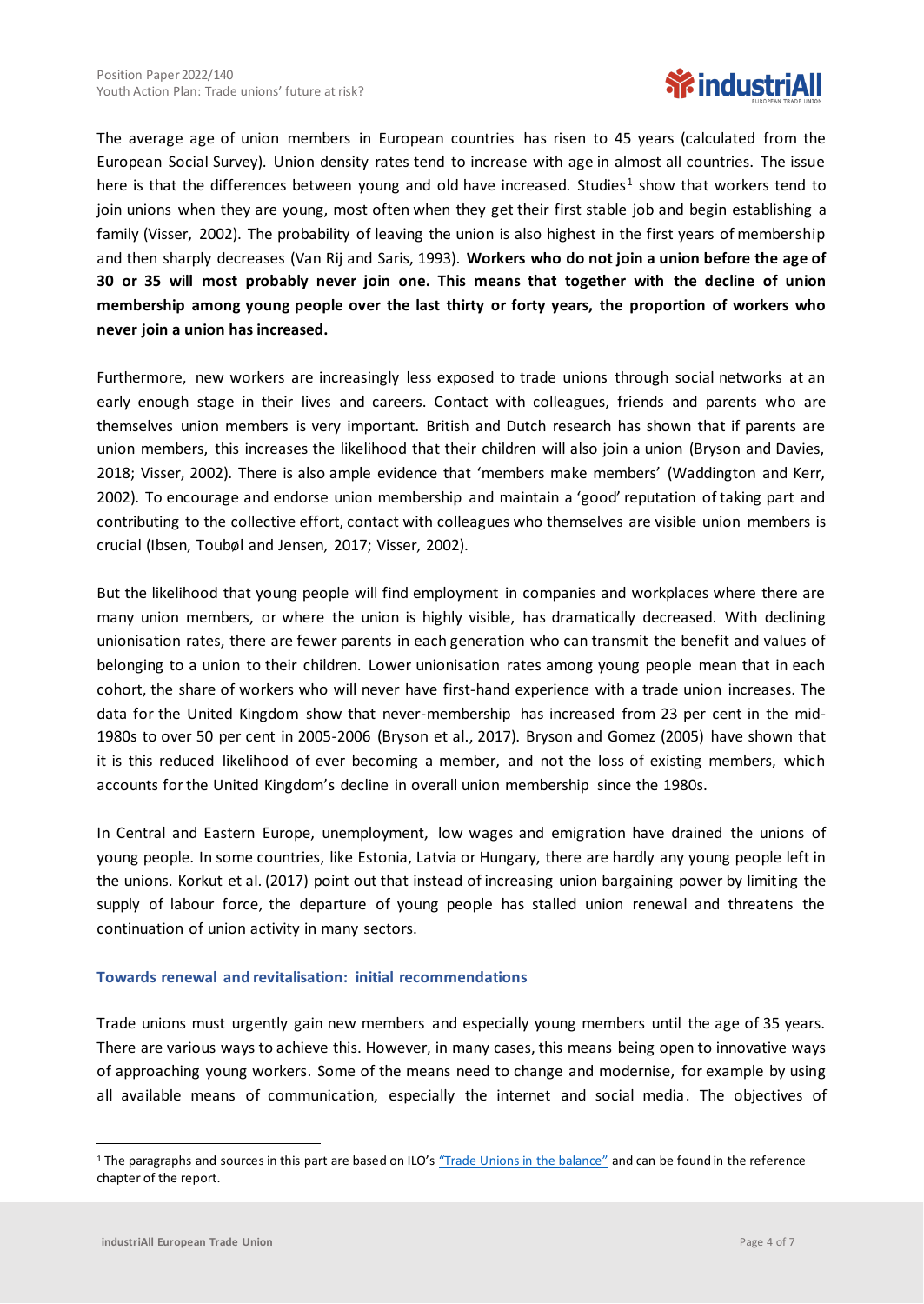

organising and expressing solidarity among workers remain the same, but some of the means need to adapt to the current reality of employment relations and up-to-date technologies. More ideas are highlighted on industriAll Europe's [blog.](https://news.industriall-europe.eu/content/documents/upload/2021/1/637454455840625342_637438243993996968_Blog%201%20Newcomers.pdf)

IndustriAll Europe's Youth Working Group sets out a series of initial recommendations to ensure our leaders' commitment to move towards renewal and revitalisation. Action must begin now, as tomorrow might be too late.

#### IndustriAll Europe's Youth Working Group recommendations for better youth inclusion:

- **Set clear quantitative annual targets of gaining young members.** This is key to any strategy of union renewal. The ILO [calculates](https://www.ilo.org/wcmsp5/groups/public/---ed_dialogue/---actrav/documents/publication/wcms_722482.pdf) that in order to maintain current membership levels, unions must replace an estimated 3 to 4 percent of their members each year. This would still mean that unionisation rates, set against an expanding working population, decrease. Membership growth would require that unions somehow replicate the unionisation rates among young people of the 1970s. However, **it is important to acknowledge that young people today are different and that unions need to adapt the way in which they approach them.** Across Europe, the group of higher-educated and highly skilled workers has been growing and there has been a considerable shift from blue-collar to white-collar workers. Trade unions must adapt their strategies and methodologies to attract all workers.
- **Develop strategies of youth recruitment and empowerment.** This can start from an early stage, in vocational schools and at universities, and during the transition from school to work. **Introduce special membership programmes**, with reduced dues and targeted benefits that help young people at this stage of their lives. A part of membership might be more fragile and temporary and less based on a permanent and 'open-ended' commitment, much like the changes in today's employment relationships. New thinking and experimenting are required in order to reach more young workers. Stimulating young workers also requires training, mentoring and political education. Unions need to invest in this.
- **Consider a 'developmental' perspective on union participation for young workers**, meaning a step-by-step approach that over time builds mutual support between union representatives and young members who are willing to offer their services to the union.
- **Create resources, benefits and policies for younger workers.** Temporary agency work and temporary employment have become the reality for many, if not most young people. This is a strong reason why unions have to adapt their policies to also include these workers. Given the ageing of union membership, especially in industry, unions urgently need to recruit more young people by paying attention to all employment patterns. Newcomers who are potentially interested in activism need to receive a stronger recognition and systematic promotion within the trade union hierarchies.
- **Create a youth structure with voting rights and a budget to carry out their activities and campaigns.** Provide the space and resources for young people to carry out their ideas which are most likely to reflect the issues faced by their generation. A different type of engagement is needed for workers who are currently entering the labour market and who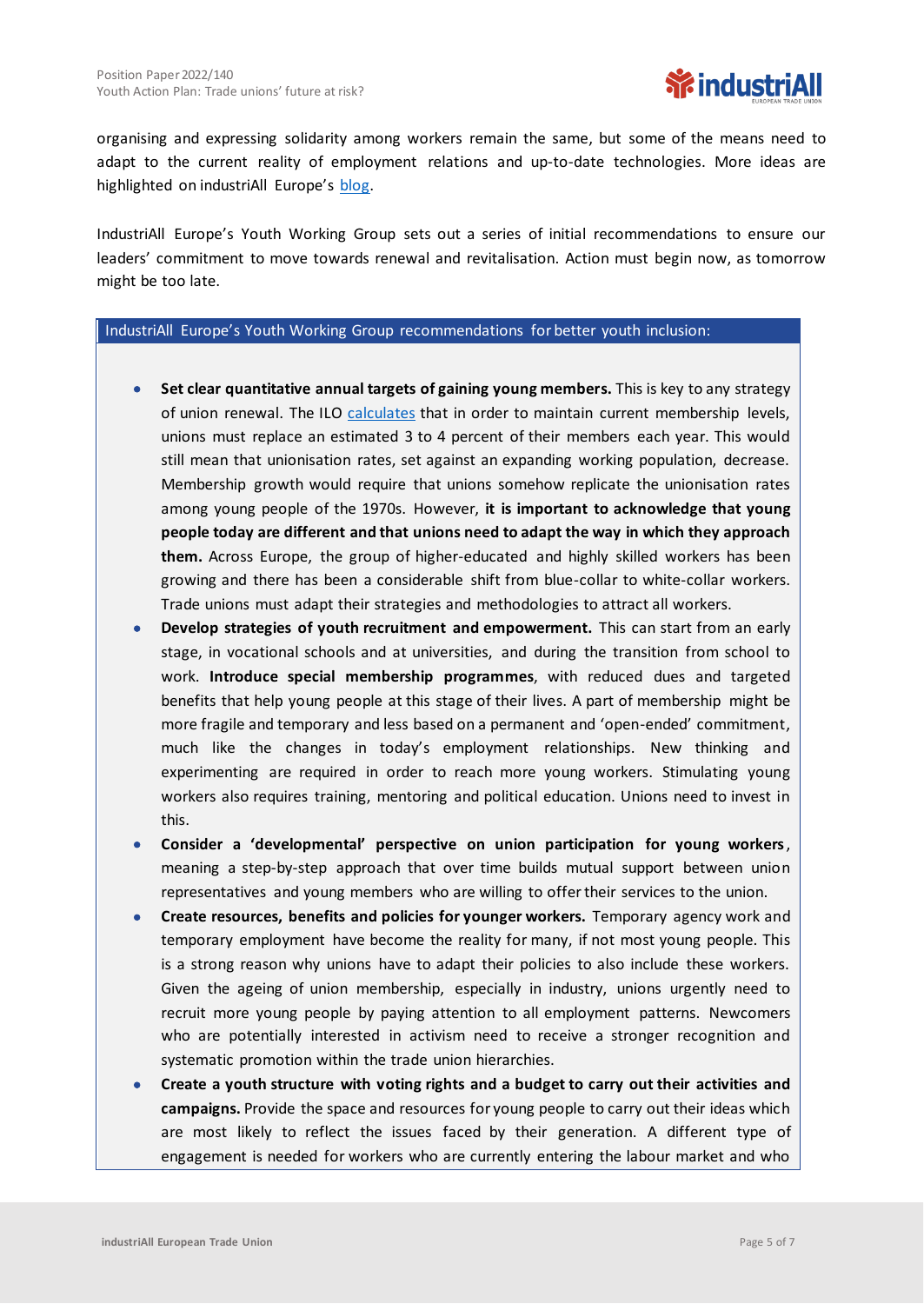are most likely on more fragile and temporary contracts (and less on permanent ones). Young members need to have a space to debate how to best reach and represent their peers and receive the means to carry out their initiatives.

- **Set a youth quota (under the age of 35) for seats in all committees, bodies and structures of the union.** The ETUC has already made a start, at its mid-term conference in November 2021, with the adoption of a quota for congress delegations (every fourth delegate per delegation must be younger or aged 35; violation of this criteria leads to a proportional reduction of voting rights). At federation level, EFFAT has 6 seats with voting rights dedicated to youth representatives in its Executive Committee. At national level, CGIL has set a quota of 20 percent for workers under the age of 30 years for elected union officials. Similarly, but also using a much higher quota in the case of women, this has worked to bring more women into union leadership positions and it is plausible that together with a change in policies, this has made unions more attractive to women.
- **Modernise communication and use all available means, including internet and social media.** In 2022, many trade unions continue to neglect the importance of having an online representation with a functional and up-to-date website, where workers can get informed about their rights and can press a simple button to join. To young people (and not only), this raises questions about the unions' professionalism. This also prevents people from getting properly informed regarding membership and hinders people from joining. Furthermore, **social media** channels have become a must in today's society to reach people of all age categories, and especially young workers. Regardless of personal opinions about social media, its success in influencing people and creating communities has been proven multiple times. Trade unions must start using these instruments to their benefit.

### **Roadmap for the implementation of the Youth Action Plan:**

IndustriAll Europe's Youth Working Group is committed to the implementation of the Youth Action Plan and urges trade union leaders to support and join its efforts also at national level. The following initiatives and activities are foreseen for this purpose (this is a non-exhaustive list, which might be adapted):

- **Spring 2022: Start of the joint industriAll Europe - ETUI study to assess the situation of youth membership and youth inclusion among our national affiliates.** The current Action Plan reflects a worrying overall reality of decreasing youth membership in trade unions. We aim to assess the situation in our sectors among our members. **As part of the study, we will conduct a survey,** which we expect our affiliates to fill in. **The results of the study will be presented at the industriAll Europe Executive Committee meeting on 30 November - 1 December 2022.**
- **Spring - Summer 2022: Joint activities with CEEMET on youth employment.** We welcome the fact that the employers are keen to collaborate with us on the issue of improving youth employment. However, for the moment, they are only willing to approach the issue from the aspect of training and skills. **A potential joint event is planned in the European Parliament.** IndustriAll Europe stresses the urgent need for quality jobs and quality apprenticeships in order to improve the situation of young people on the labour market.